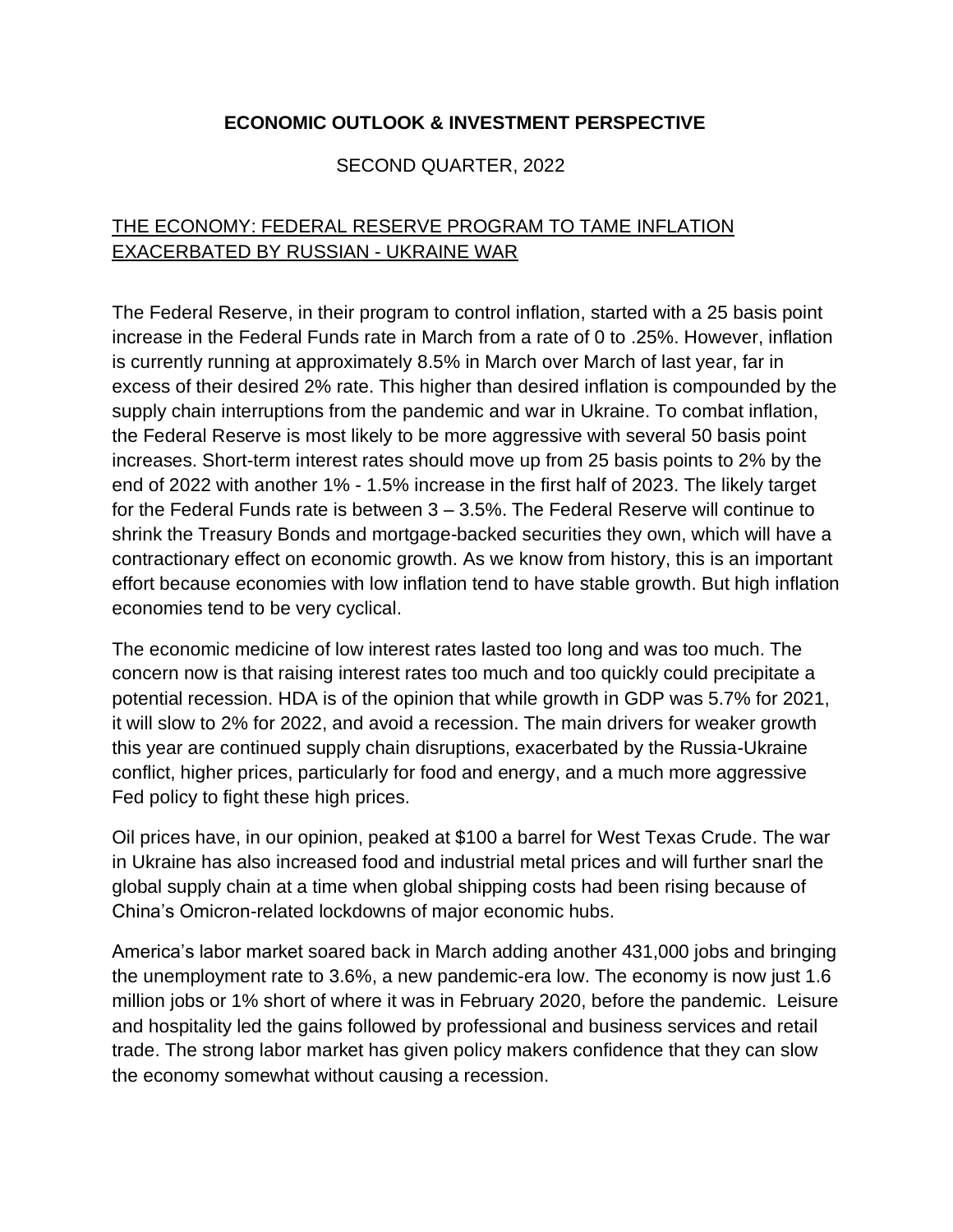The Institute of Supply Management (ISM) index of national factory activity fell slightly to 57.1 in March from 58.6 in February. A grading above 50 indicates expansion in manufacturing, which accounts for 11.9% of the U.S. economy. The slowdown in manufacturing reflects a shift in spending back to services and a significant decline in Covid-19 infections, which has resulted in the rolling back of restrictions in the United States.

Consumer confidence was up slightly in March after declines in January and February. However, expectations weakened further with consumers citing rising prices, especially at the gas pump, and the war in Ukraine as factors. Meanwhile, purchasing intentions for the big-ticket items like automobiles have softened somewhat over the past few months as expectations for interest rates have risen. The seasonally adjusted rate for 2022 total new vehicle sales is expected to be 12.7 million units down 5.1 million units from 2021.

Existing home sales in 2021 were the best in 15 years, reaching 6.12 million homes. Prices followed suit rising 19.8%. Record low mortgage rates and households flush with cash from savings and federal stimulus payments drew new buyers into the market while willing sellers found willing buyers. Labor and materials shortages held back new construction while tight inventories of existing homes for sale drove prices higher. However, for this year a combination of rising mortgage rates and a decline in affordability should slow the market down – still healthy but more like pre-pandemic levels.

The United States can curtail importing Russian oil supplies (8% of U.S. oil consumption) because of the Russian invasion of the Ukraine. European leaders are under pressure to end the European Union's decade long dependence on the country's oil and gas from Russia as well. However, the European Union imports about 30% of its oil and 40% of its gas from Russia. It would be difficult to remove Russian gas from the European energy mix without imposing stringent curbs on individual consumption that could curb economic growth. Weaning Europe of Russian oil would be challenging. Getting rid of Russian gas would be harder.

In Europe, for the 19 countries that use the euro, soaring energy and food prices driven by the Russian-Ukraine conflict pushed inflation upward by 7.5% year over year in March. Adding to the economic strain on Europe are surging costs, as supplies of wheat, corn and barley remain trapped in Russia and Ukraine, which produce a major portion of these crops for world consumption. Consumer prices increased year over year in Germany 7.6%, Spain 9.8%, and the Netherlands 11.9%.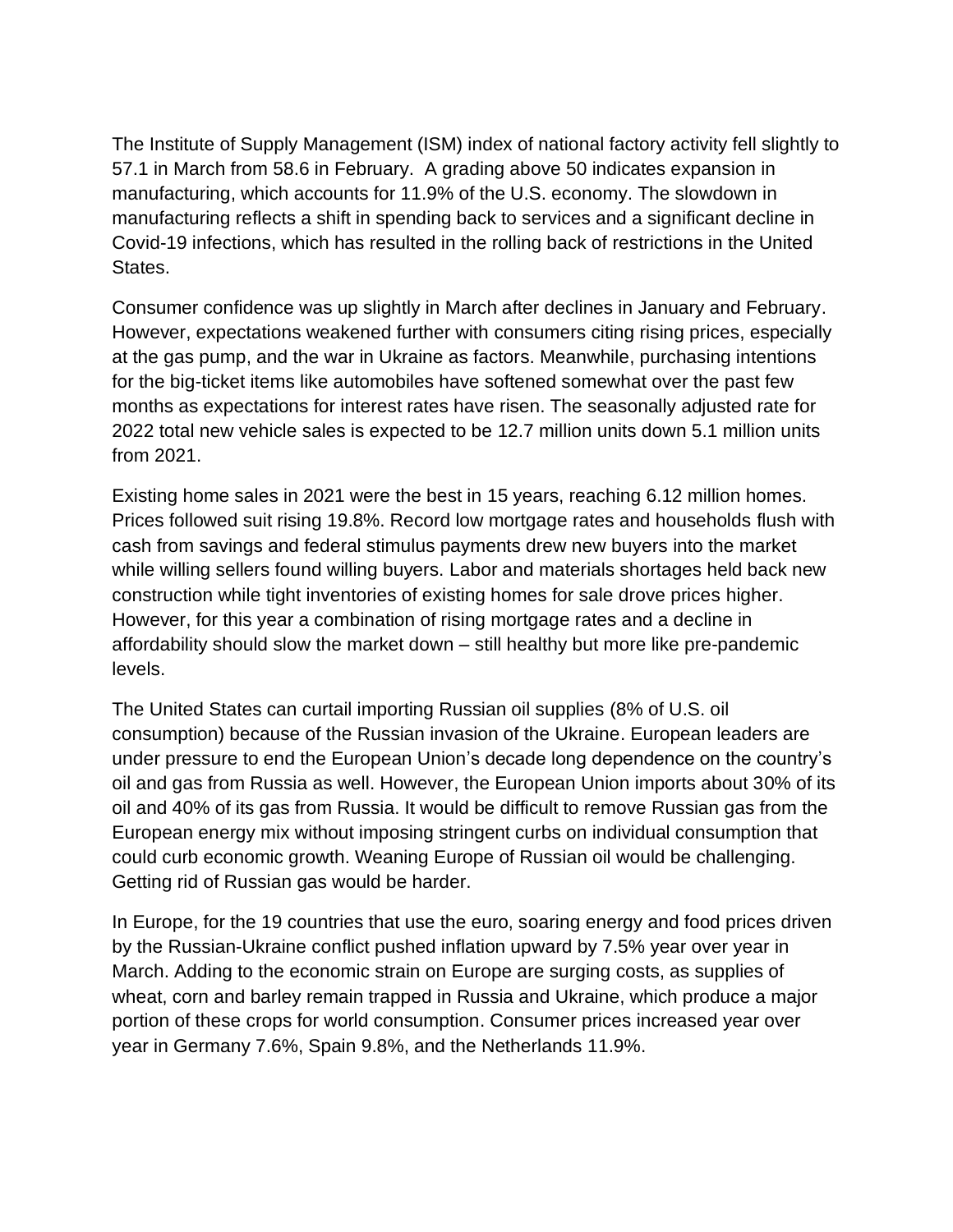#### THE STOCK MARKET: MARKET TAKES A BREATHER AFTER REACHING NEW ALL-TIME HIGHS IN 2021

The S&P 500 Index posted its worst quarter in two years. The S&P 500 Index declined 4.95% and the NASDAQ declined 9.1% during the first quarter. The market absorbed multiple blows during the first quarter: inflation at its highest level in four decades, the war in Ukraine further crippling already tight supply chains and the Federal Reserve increasing interest rates.

Consensus earnings estimates for the S&P 500 Index are now approximately \$231 per share for 2022. Using a 20x P/E multiple on the consensus S&P earnings estimate for 2022 of \$231 equates to a year-end value of 4620, or 2% upside from current levels.

During the quarter ending March 31, 2022, Harold Davidson & Associates decreased equity exposure. We added to our value strategy mutual fund positions. We sold shares in a semiconductor company, a digital payments company, an enterprise software company and reduced exposure to the health care sector.

The composition of the assets currently managed by Harold Davidson & Associates is as follows: Cash and cash equivalents – 4%; municipal bonds – 3%; corporate bonds – 3%; bond mutual funds – 10%; equity mutual funds – 14%; common stocks – 54%; and real estate equities – 12%.

### THE BOND MARKET: FOMC BEGINS RAISING RATES

The Federal Reserve's Federal Open Market Committee (FOMC) increased the Federal Funds rate by 25 basis points during the first quarter to a new target rate range of 0.25- 0.50%. Over the next three years, the FOMC is unwinding its bond buying stimulus program which began in March 2020, by reducing the balance sheet of \$4.6 trillion in Treasuries and mortgage-backed securities in an effort to tighten credit markets and lower inflation.

Typically, the stock and bond market move in opposite directions; however, the bond market also declined during the quarter in anticipation of higher rates. The Federal Reserve raised rates during the first quarter for the first time since 2018, sending the ten-year U.S. Treasury to 2.32% from 1.52% at the end of 2021. In addition, rates on some shorter-term Treasuries rose above longer-term bonds, creating a flat or inverted yield curve during the quarter.

Our bond purchases are concentrated on quality issuers and low duration. Inventories for both high quality corporate and municipal fixed income securities remain tight, and we selectively substitute purchases of individual bonds with institutional-quality bond